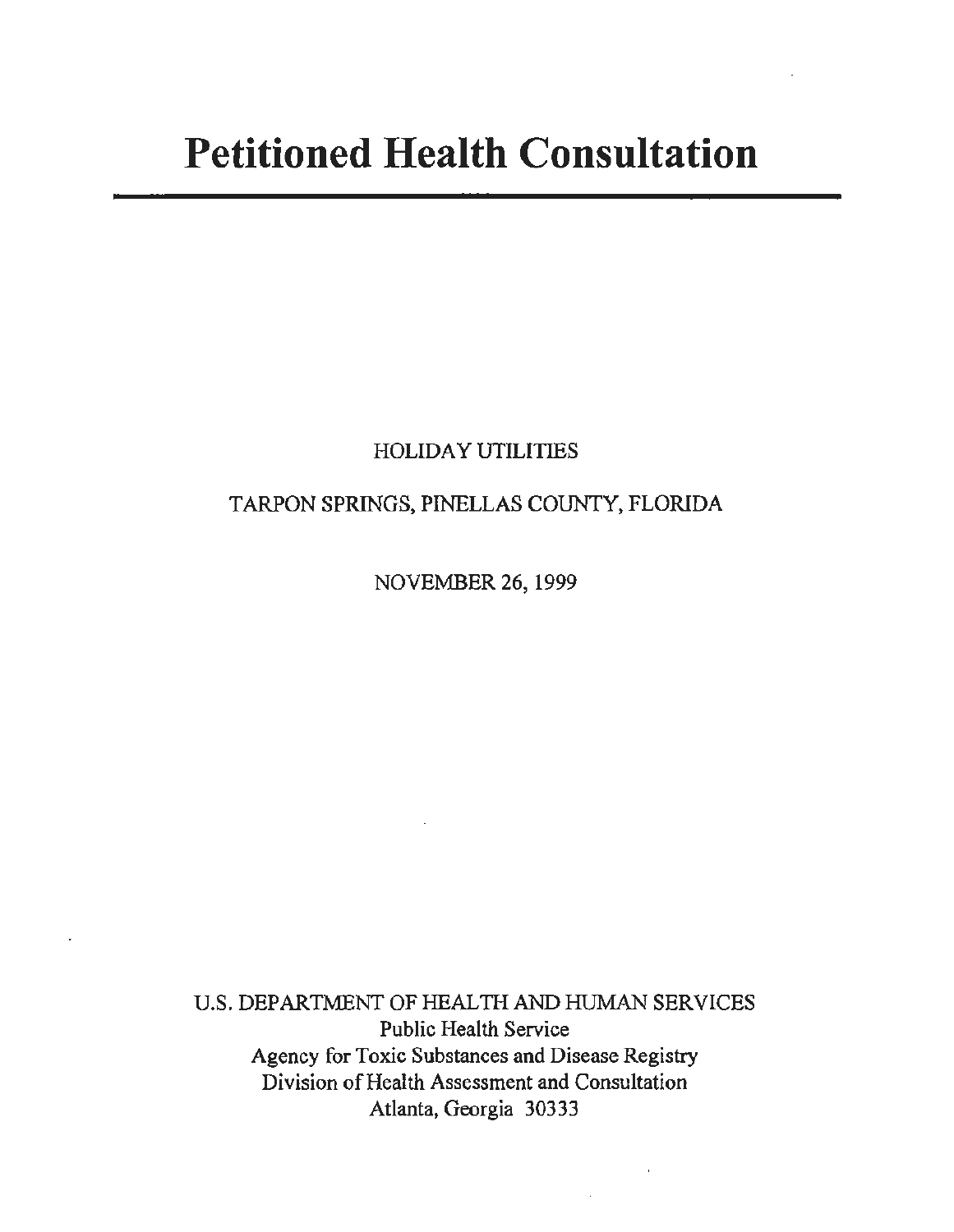## **Health Consultation: A Note of Explanation**

An ATSDR health consultation is a verbal or written response from ATSDR to a specific request for information about health risks related to a specific site, a chemical release, or the presence of hazardous material. In order to prevent or mitigate exposures, a consultation may lead to specific actions, such as restricting use of or replacing water supplies; intensifying environmental sampling; restricting site access; or removing the contaminated material.

In addition, consultations may recommend additional public health actions, such as conducting health surveillance activities to evaluate exposure or trends in adverse health outcomes; conducting biological indicators of exposure studies to assess exposure; and providing health education for health care providers and community members.

This document has previously been released for a 30 day public comment period. Subsequent to the public comment period, ATSDR addressed all public comments and revised or appended the document as appropriate. The health consultation has now been reissued. This concludes the health consultation process for this site, unless additional information is obtained by ATSDR which, in the Agency's opinion, indicates a need to revise or append the conclusions previously issued.

> You May Contact ATSDR TOLL FREE at 1-888-42ATSDR or Visit our Home Page at: http://atsdrl.atsdr.cdc.gov:8080/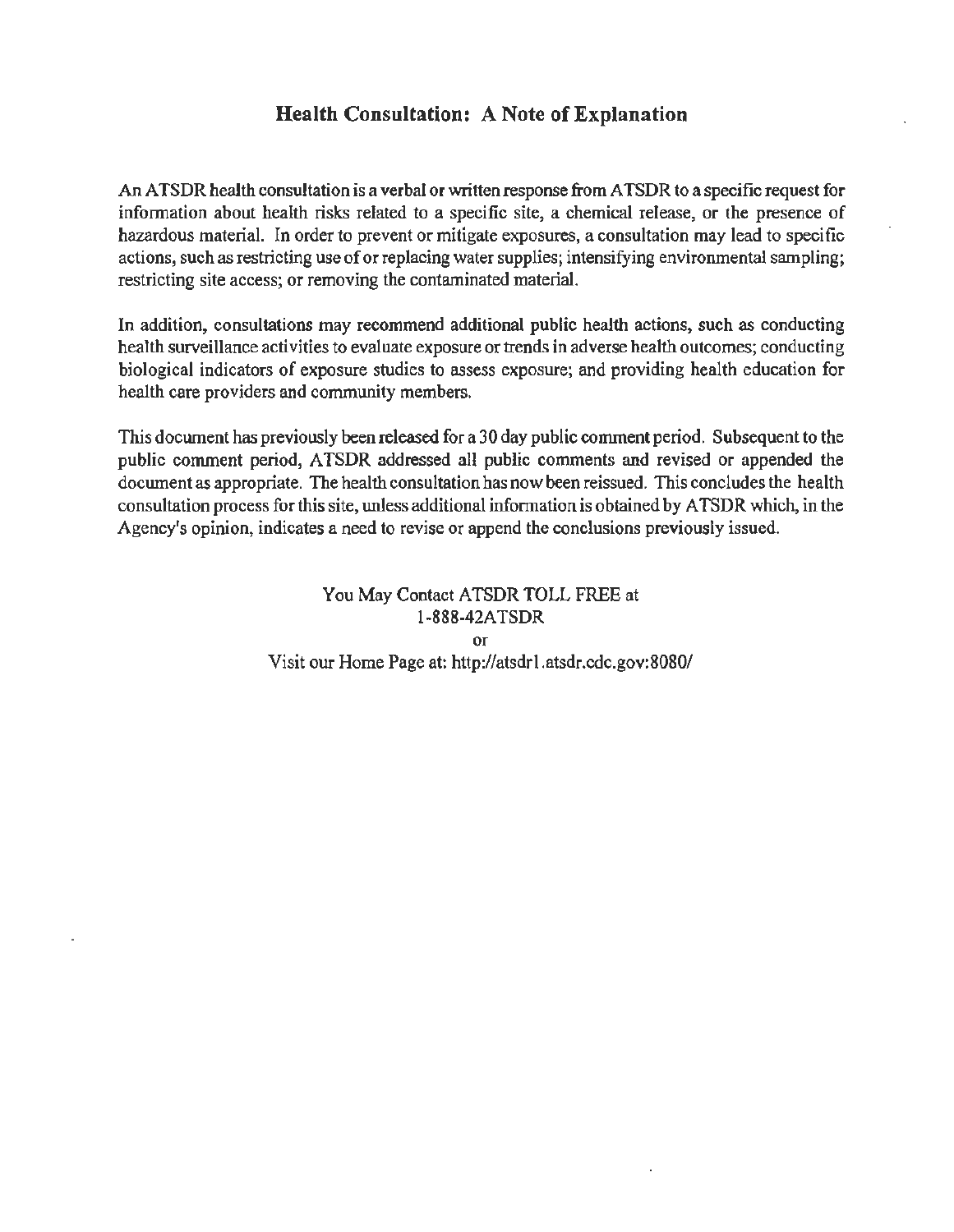# **PETITIONED HEALTH CONSULTATION**

 $\ddot{\phantom{a}}$ 

ć,

 $\ddot{\phantom{0}}$ 

HOLIDAY UTILITIES

### TARPON SPRINGS, PINELLAS COUNTY, FLORIDA

 $\epsilon$ 

 $\mathcal{F}(\mathcal{E})$ 

Prepared by:

Petition Response Section Exposure Investigations and Consultation Branch Division of Health Assessment and Consultation Agency for Toxic Substances and Disease Registry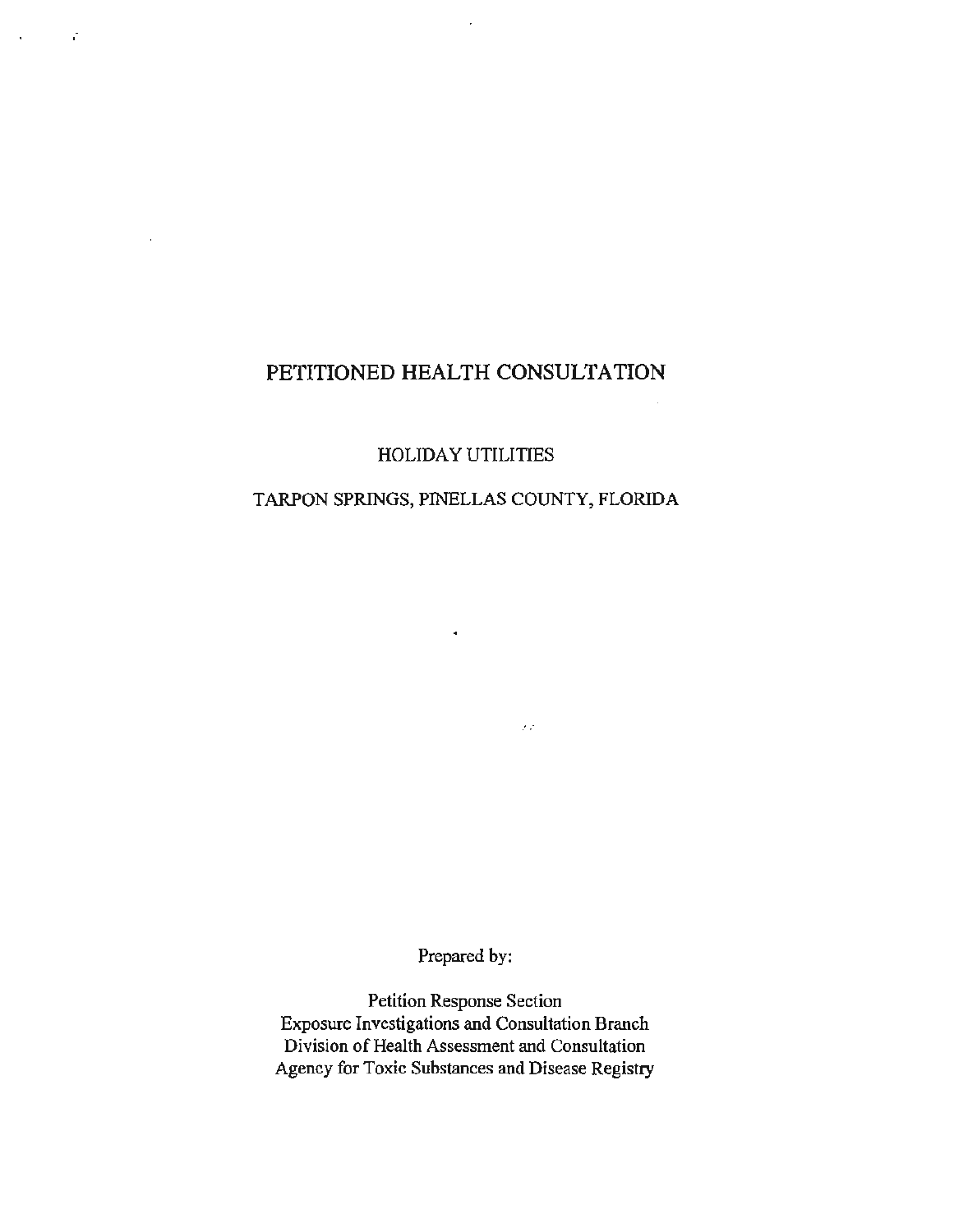Holiday Utilities, Tarpon Springs, Fl Final Release

#### Background and Statement of Issues

On August 11, 1998, a resident of Tarpon Springs, Florida, petitioned the Agency for Toxic Substances and Disease Registry (ATSDR) to perform a health assessment on Holiday Utilities, Tarpon Springs, Florida (1). The utility is a municipal water supply company and is located in Pinellas County, Tarpon Springs, FL. The company has two operation facilities Westwood Subdivision and Anclote Village (2). Both sites are located in neighboring Pasco County. These two facilities serve as well water distribution centers providing water to approximately 630 commercial and residential customers in Tarpon Springs(3). Both distribution sites draw water from the same Floridian aquifer.

Holiday Utilities is not a generator of hazardous wastes. However, according to the petitioner, the Pinellas county property was previously an uncontrolled landfill and sludge and septic tank spread area (1). The petitioner's primary concern involves drainage ponds located about 500 feet from the Holiday Utilities' business office in Pinellas County. The petitioner believes that these ponds are contaminated and may either be used as a source for municipal drinking water or contaminate the Holiday Utilities' water supply. They believe that if contaminated, this water supply may impact the health of the community, most notably the Gulfside Elementary School (4). The purpose of this health consultation is to evaluate whether the Holiday Utilities site represents a potential health hazard to the community.

#### **Discussion**

The potential human exposure pathways for contaminants at this site were ingestion and dermal contact. In response to the petition, ATSDR evaluated all available information to determine if residents are potentially exposed to hazardous contaminants. ATSDR personnel visited the site and contacted local, state, federal environmental and health agencies to gather information in regards to the petitioner's concerns. ATSDR found no documentation supporting the petitioner's claim that the Pinellas county site, or any property occupied by Holiday Utilities, was previously an uncontrolled landfill. ATSDR learned that Holiday Utilities does not take surface water from these drainage ponds to supply municipal water to customers. These ponds are located on fenced private property and collect runoff from adjacent properties and streets. All water supplied to customers comes from wells dug within the Floridian aquifer at the two distribution locations (5). Although there are no sampling data available for these drainage ponds, occasional exposure would not likely result in ill health effects.

On March 24, 1999, ATSDR contacted Holiday Utilities to request any environmental sampling data that were available on well water quality conducted by a certified laboratory. In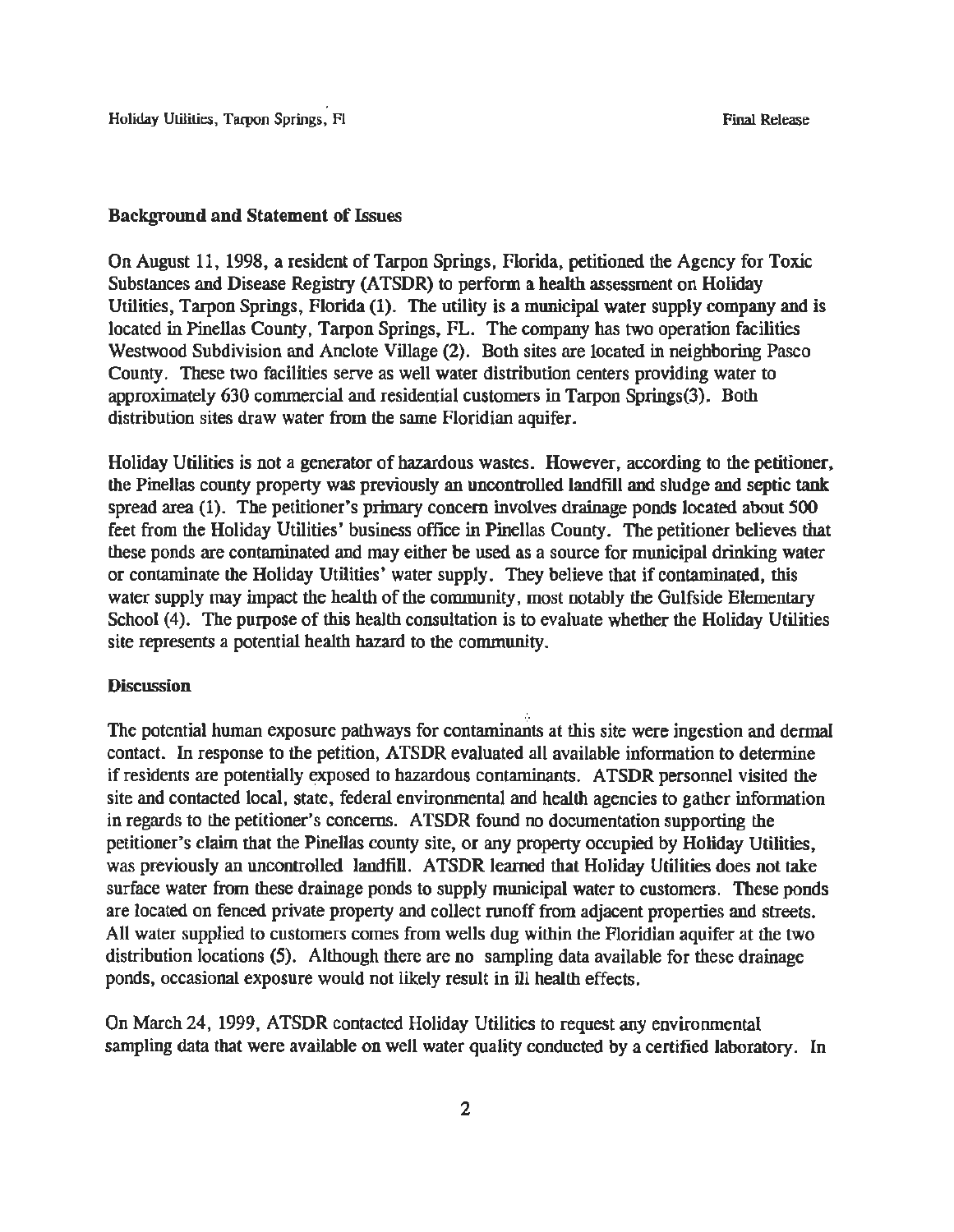Holiday Utilities, Tarpon Springs, Fl Final Release and The Final Release and The Final Release

accordance with the Florida Department of Environmental Protection (FDEP), Drinking Water Section, water monitoring analyses are conducted every three years. ATSDR received 1997 data for both well distribution facilities Westwood Subdivisions and Anclote Village (6,7). The monitoring results for the Anclote distribution site revealed that lead was the only contaminant detected in the wells that exceeded the U.S. Environmental Protection Agency's (EPA) action level of 15 ppb (6). The maximum level found for lead was 25 ppb. However, the average concentration of lead detected was found to be below 15 ppb and would not be of public health concern. Therefore, exposure to lead in the drinking water at that concentration is not likely to cause adverse human health effects. FDEP also requires that bacteriological analysis be conducted for drinking water. Fecal coliforms counts were negative for both Holiday Utility distribution sites.

In 1998, U.S. Environmental Protection Agency (EPA) Region IV reviewed 1989 analytical sampling results obtained for the Holiday Utility's well (Anclote Village) serving the Gulfside Elementary School. The 1989 investigation report indicated that radon concentrations were almost 5,000 picocuries/L. The Florida Department of Human Services does not consider radon concentration less than 30,000 pCi/L in water to be of public health concern and the levels found in Tarpon Springs were not considered uncommon for state wells (8). Thallium was not detected in water samples obtained in December, 1997 from either distribution centers. Holiday Utilities performs all required water monitoring tests under state law (9). The state has indicated that air radon levels inside Gulfside Elementary School have been within acceptable limits (8). Therefore, the Holiday Utilities site represents a no apparent health hazzard based on a review of the available water data and in consideration of health concerns. Since this is a source of municipal water, the FDEP will continue to monitor for contaminants in the future.

#### **Conclusions**

1. Following a review of the available data, ATSDR concludes that the Holiday Utilities site represents a no apparent health hazard.

ś

2. No documentation was found that supports a claim that the Pinellas county site, or any property occupied by Holiday Utilities, was previously an uncontrolled landfill.

3. Chronic human exposure and adverse health effects are unlikely since Holiday Utilities does not take water from drainage ponds to supply municipal water to customers.

4. Water supplied to customers comes from the two well distribution sites in Pasco County. Water monitoring results from both well facilities revealed that the maximum concentration of lead was the only contaminant detected that exceeded U.S. EPA's action level. Because the average detected concentration of lead was well below the action level, exposure is not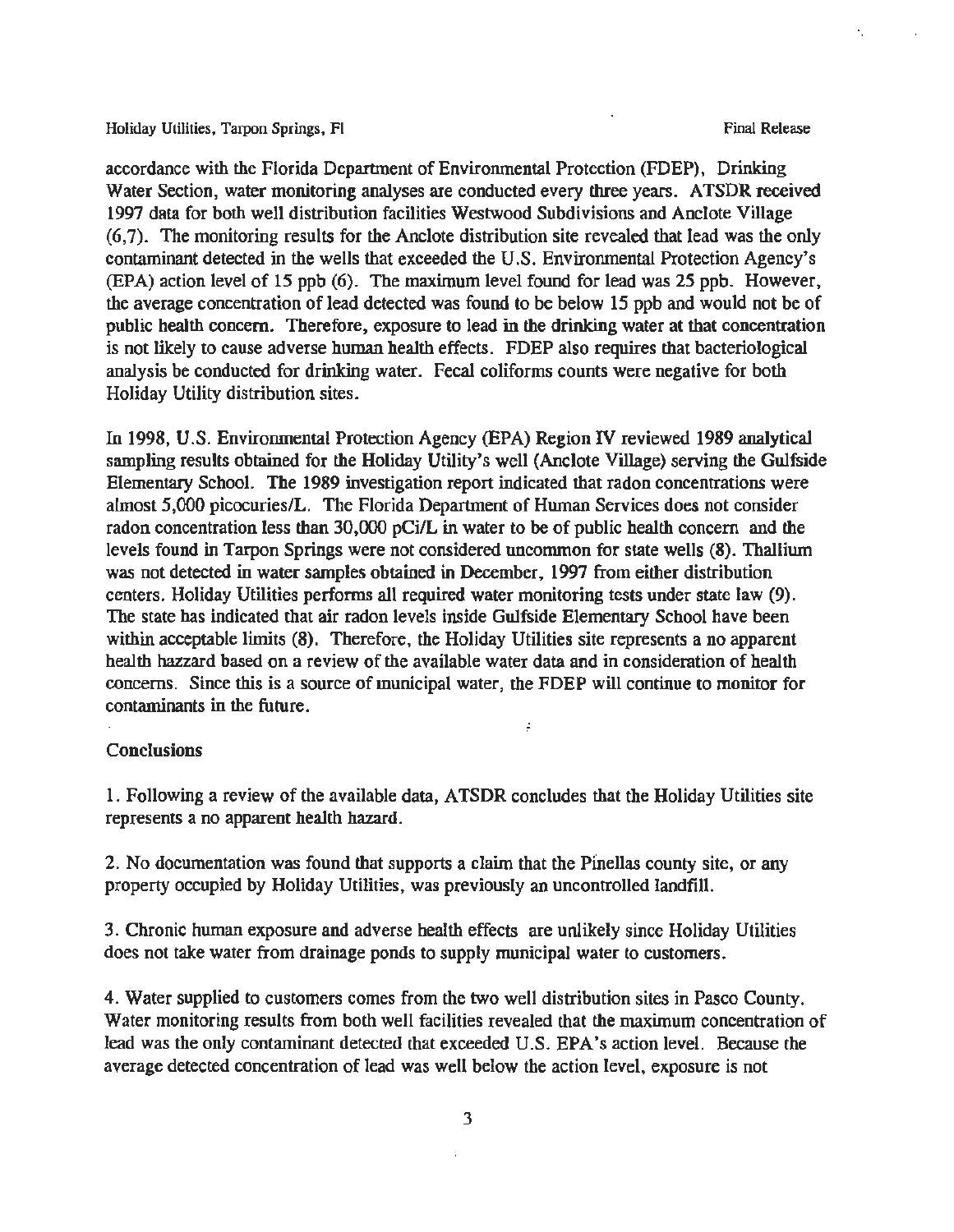Holiday Utilities, Tarpon Springs, Fl Final Release Control of Final Release Pinal Release

considered a public health concern.

5. The maximum level of radon detected was well below the state action level for radon in water.

6. Thallium was not detected in water samples obtained in December, 1997 from either distribution centers

#### Recommendations

1. Further public health activity is not recommended for the Holiday Utility site since contaminants are not present at levels of health concern. If requested, ATSDR will evaluate any additional data and consider appropriate public health activities.

2. Although chronic exposure and adverse health effects are not likely, ATSDR recommends water sampling of the drainage ponds located at the Pinellas county site.

#### Public Comment

The Agency for Toxic Substances and Disease Registry (ATSDR) released the Holiday Utilities Health Consultation for public review and comment from October 15 through November 14, 1999. No comments or concerns were received and the document has been finalized.

 $\mathcal{E}_{\mathcal{E}}$ 

#### Site Team/ Authors

Todd Raziano Agency for Toxic Substances and Disease Registry Division of Health Assessment and Consultation Exposure Investigations and Consultation Branch

Adele M. Childress, PhD, MSPH Environmental Health Scientist Agency for Toxic Substances and Disease Registry Division of Health Assessment and Consultation Exposure Investigations and Consultation Branch

Frank Schnell, Ph.D., DABT Toxicologist Agency for Toxic Substances and Disease Registry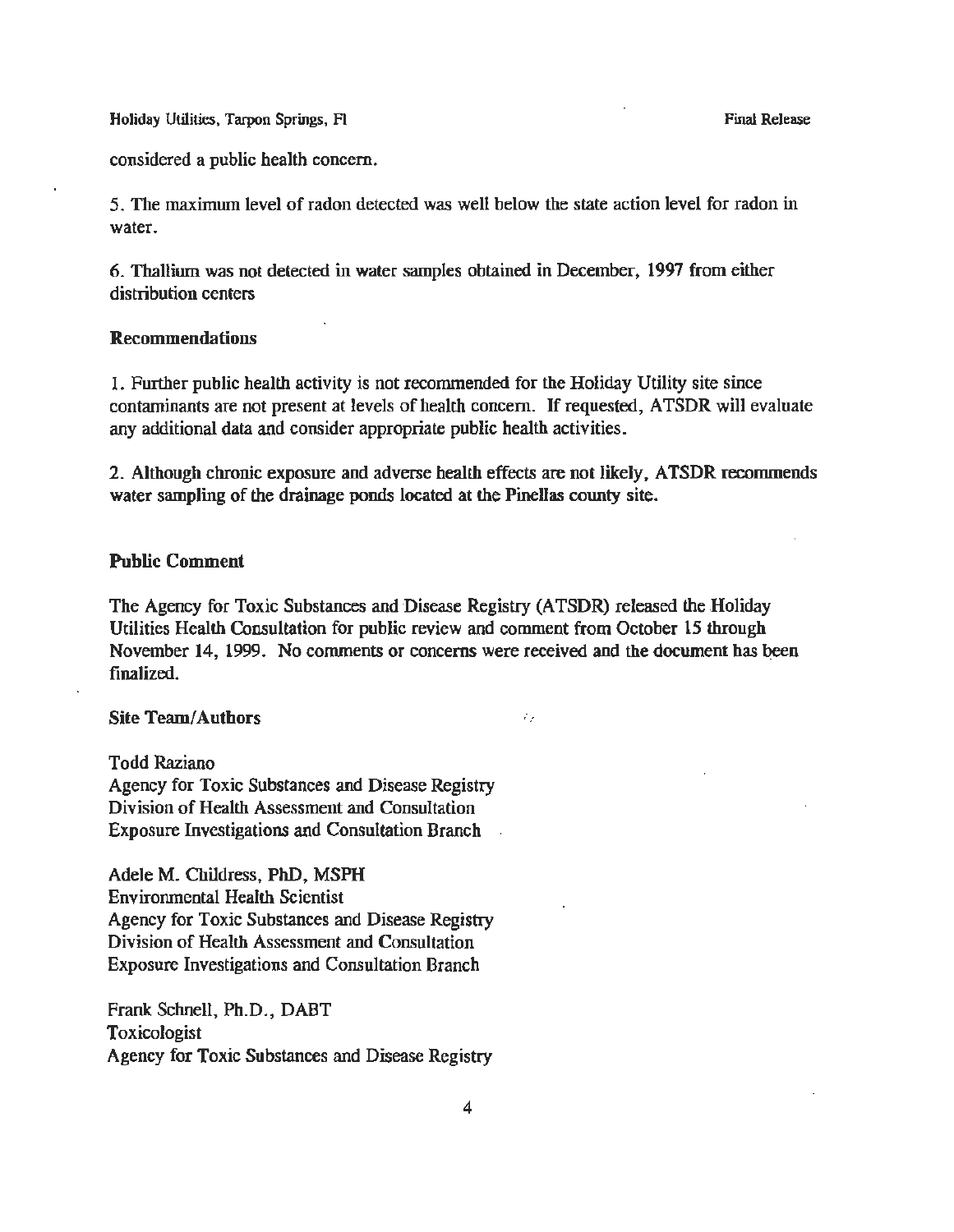Holiday Utilities, Tarpon Springs, Fl **Final Release** Final Release

Division of Health Assessment and ConsultationExposure Investigations and Consultation Branch

Carl Blair, Regional Representative Agency for Toxic Substances and Disease Registry Office of Regional Operations, Region IV

#### References

- 1. Petitioner for Holiday Utilities site. Letter to the Agency For Toxic Substances and Disease Registry. August 11, 1998.
- 2. Environmental Specialist, Florida Department of Environmental Protection, Drinking Water Section. Letter to the Agency for Toxic Substances and Disease Registry. May 6, 1999.
- 3. State of Florida, Department of Environmental Protection, Southwest District. Sanitary Survey Report for Anclote Village and Westwood Subdivision. March 16, 1999.
- 4. Agency for Toxic Substances and Disease Registry, Region IV. Agency for Toxic Substances and Disease Registry Record of Activity. January 13, 1999.
- 5. Agency for Toxic Substances and Disease Registry. Agency for Toxic Substances and Disease Registry Record of Activity. July 28, 1999.
- 6. Florida Department of Environmental Protection, Drinking Water Section. Three Year Monitoring Results for Anclote Village. May 6, 1999.
- 7. Florida Department of Environmental Protection, Drinking Water Section. Three Year Monitoring Results for Westwood Subdivision. May 6, 1999.
- 8. U.S. Environmental Protection Agency, Region IV. Note to petitioner. August 19, 1998.
- 9. Ulferts, Alisa. St. Petersburg Times. "EPA Looks at Costs of Radon Risk." February 28, 1999.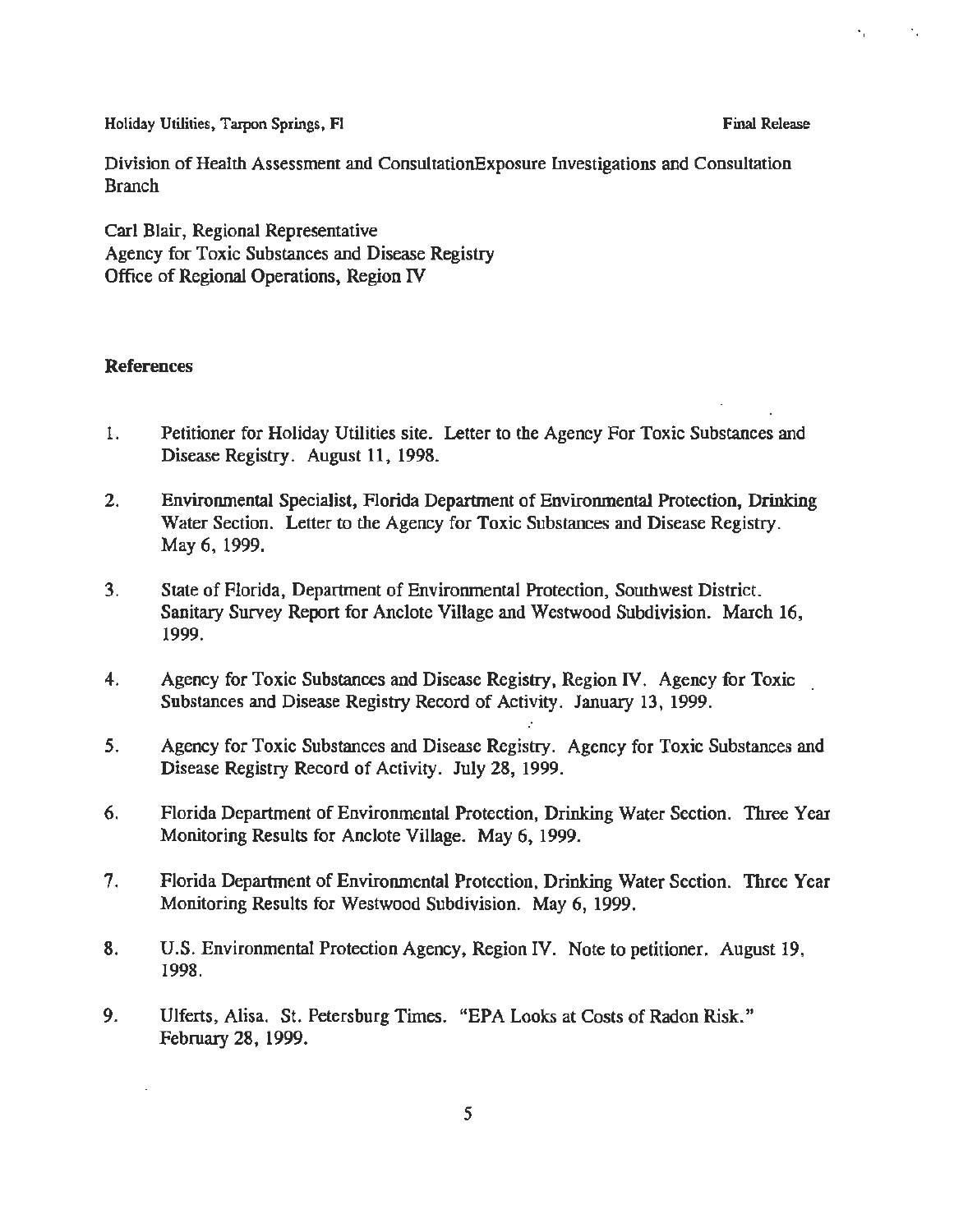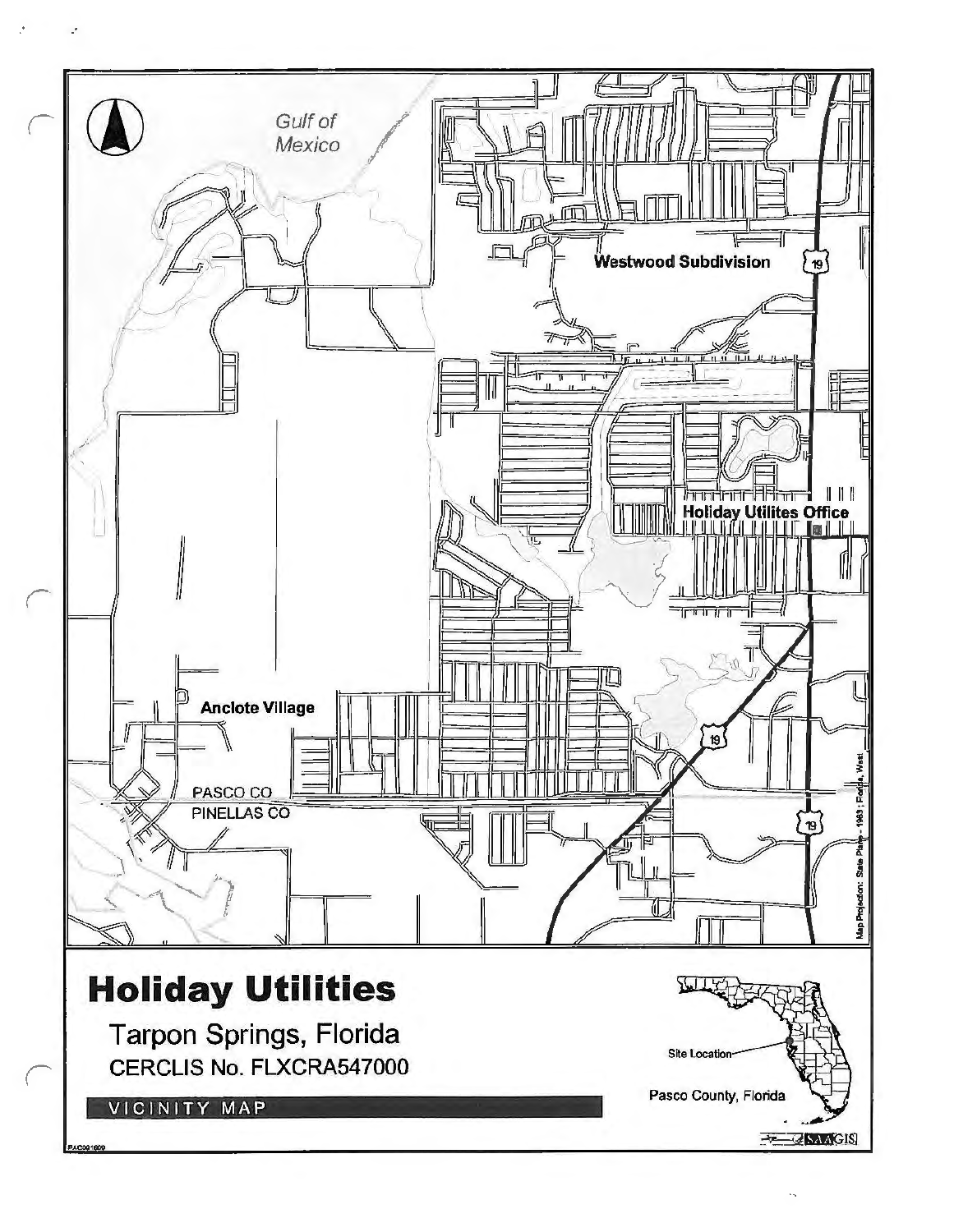Holiday Utilities, Tarpon Springs, Fl

 $\bar{z}$ 

 $\overline{a}$ 

 $\mathcal{A}=\mathcal{A}^{\mathcal{A}}$  ,  $\mathcal{A}$ 

 $\overline{\phantom{a}}$ 

 $\mathcal{L}^{\mathcal{A}}$ 

Final Release

 $\mathcal{L}_{\rm{max}}$ 

 $\sim$   $\sim$ 

 $\mathcal{L}^{\mathcal{L}}$ 

## **APPENDIX A**

 $\sim$ 

# **COMPARISON VALUES**

 $\hat{\epsilon}$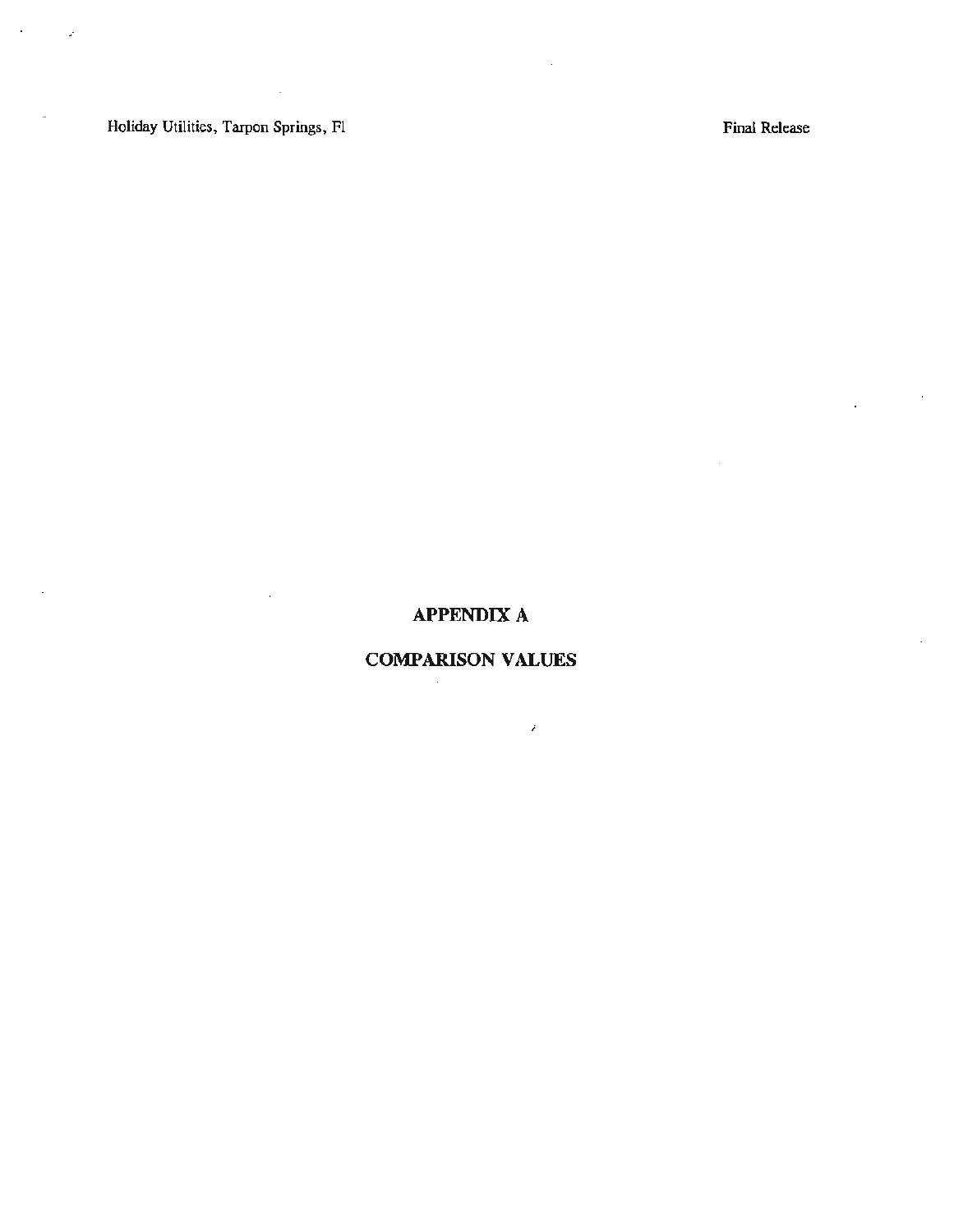Holiday Utilities, Tarpon Springs, F! Final Release Control of Final Release Control of Final Release

ATSDR comparison values are media-specific concentrations that are considered to be "safe" under default conditions of exposure. They are used as screening values in the preliminary

identification of "contaminants of concern" at a site. A "contaminant of concern" is a sitespecific chemical substance that the health professional has selected for further evaluation of potential human health effects.

Generally, a chemical is selected as a contaminant of concern because its maximum concentration in air, water, or soil at the site exceeds one of ATSDR's comparison values. Comparison values are not thresholds of toxicity. It does not necessarily follow that any environmental concentration that exceeds a comparison value would be expected to produce adverse health effects. Whether adverse health outcomes will actually occur as a result of exposure to environmental contaminants depends on site specific conditions and individual lifestyle and genetic factors that affect the route, magnitude, and duration of actual exposure, and not on environmental concentrations alone.

Screening values based on non-cancer effects are obtained by dividing NOAELs or LOAELs determined in animal or (less often) human studies by cumulative safety margins (variously called safety factors, uncertainty factors, and modifying factors) that typically range from 10 to 1,000 or more. By contrast, cancer-based screening values are usually derived by linear extrapolation from animal data obtained at high doses, because hwnan cancer incidence data for very low levels of exposure do not exist. The resulting screening values (i.e., EMEGs or CREGs) can be used to make realistic predictions of health risk associated with low-level exposures in humans.

Listed and described below are the various comparison values that ATSDR uses to select chemicals for further evaluation, along with the abbreviations for the most common units of measure.

| <b>CREG</b>    | $=$      | <b>Cancer Risk Evaluation Guides</b>                                     |
|----------------|----------|--------------------------------------------------------------------------|
| MRL.           | $=$      | <b>Minimal Risk Level</b>                                                |
| $EMEG =$       |          | <b>Environmental Media Evaluation Guides</b>                             |
| $RMEG =$       |          | Reference Dose Media Evaluation Guide                                    |
| ppm            | $=$      | parts per million, e.g., mg/L or mg/kg                                   |
| ppb            | $=$      | parts per billion, e.g., $\mu$ g/L or $\mu$ g/kg                         |
| kg.            | $=$      | kilogram $(1,000$ grams)                                                 |
| ing            | $\equiv$ | milligram (0.001 grams)                                                  |
| μg             | $\equiv$ | microgram (0.000001 grams)                                               |
| L.             | $=$      | liter                                                                    |
| m <sup>3</sup> | $=$      | cubic meter (used in reference to a volume of air equal to 1,000 liters) |
|                |          |                                                                          |